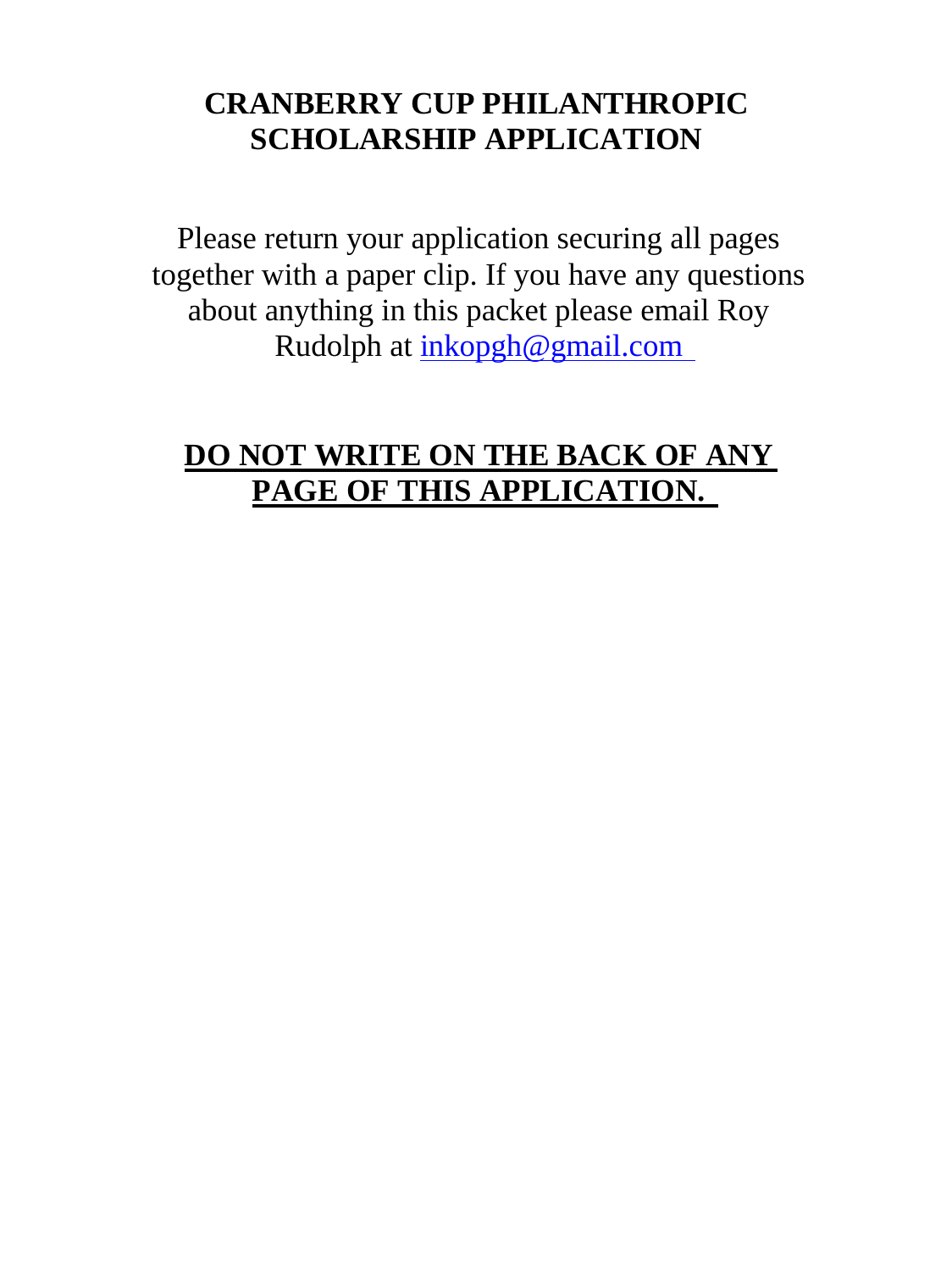#### **CRANBERRY CUP PHILANTHROPIC SCHOLARSHIP NOMINATION FORM**

|                | TURITHE WARDEN T                                                                                                                                                                          |
|----------------|-------------------------------------------------------------------------------------------------------------------------------------------------------------------------------------------|
| 1.<br>2.       | Any senior that has already received a full scholarship does not qualify for this scholarship.<br>Nomination forms should be completed by the nominee, and references should be completed |
|                | by a school representative or someone with similar authority, i.e. any one of the following:                                                                                              |
|                | PRINCIPAL, ADMINSITRATOR, GUIDANCE COUNSELOR, TEACHER, CLEREGY,                                                                                                                           |
| 3.             | <b>BUSINESSMAN</b> etc.<br>Nominations must be received no later than April 3, 2021 and turned into Roy Rudolph at                                                                        |
|                | inko@zoominternet.net                                                                                                                                                                     |
|                |                                                                                                                                                                                           |
| 4.             | All information must be typed or printed in a clear, legible manner and attached to this                                                                                                  |
| 5.             | nomination form. Do <b>NOT</b> use the back of any paper.<br>PLEASE ATTACH TRANSCRIPT TO THIS FORM.                                                                                       |
|                | On the following attached pages, please describe your academic, extra-curricular, and                                                                                                     |
|                | community service achievements.                                                                                                                                                           |
| <b>NAME OF</b> |                                                                                                                                                                                           |
|                |                                                                                                                                                                                           |
|                | <b>NOMINEE HOME</b>                                                                                                                                                                       |
|                |                                                                                                                                                                                           |
|                | $CITY$ $ZIP$                                                                                                                                                                              |
|                | <b>HOME PHONE</b>                                                                                                                                                                         |
|                |                                                                                                                                                                                           |
|                |                                                                                                                                                                                           |
|                | <b>COMMUNITY SERVICE EXPERIENCE (include activity, role, and year(s) of</b>                                                                                                               |
| participation) |                                                                                                                                                                                           |
|                |                                                                                                                                                                                           |
|                |                                                                                                                                                                                           |
|                |                                                                                                                                                                                           |
|                |                                                                                                                                                                                           |
|                |                                                                                                                                                                                           |
|                |                                                                                                                                                                                           |
|                |                                                                                                                                                                                           |
|                |                                                                                                                                                                                           |
|                | <b>COLLEGE YOU HOPE TO</b>                                                                                                                                                                |
|                |                                                                                                                                                                                           |
|                |                                                                                                                                                                                           |
|                |                                                                                                                                                                                           |

*I attest that all facts contained in this nomination packet are true and I give permission for the facts to be used for publication.*

**Nominee Signature Date**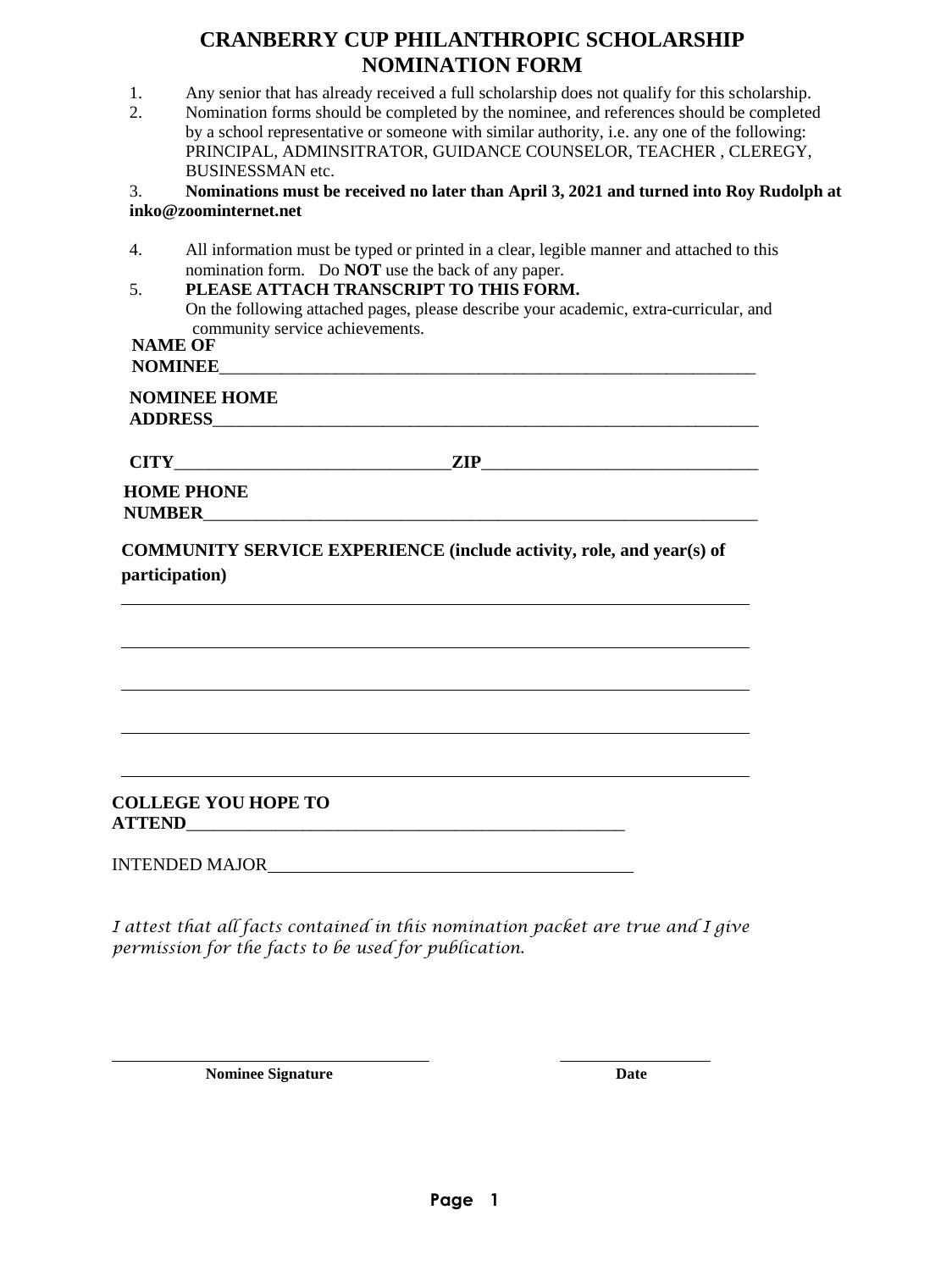## **List Academic Achievements and Participation In Extra-Curricular Activities**

### **List Additional awards and/or accolades you have received during high school**  $\overline{a}$

## **List and Describe In Paragraph Form Your Involvement In Community Service**

 $\overline{a}$ 

 $\overline{a}$ 

 $\overline{a}$ 

 $\overline{a}$ 

l

l

 $\overline{a}$ 

 $\overline{a}$ 

 $\overline{a}$ 

 $\overline{a}$ 

l

 $\overline{a}$ 

l

 $\overline{a}$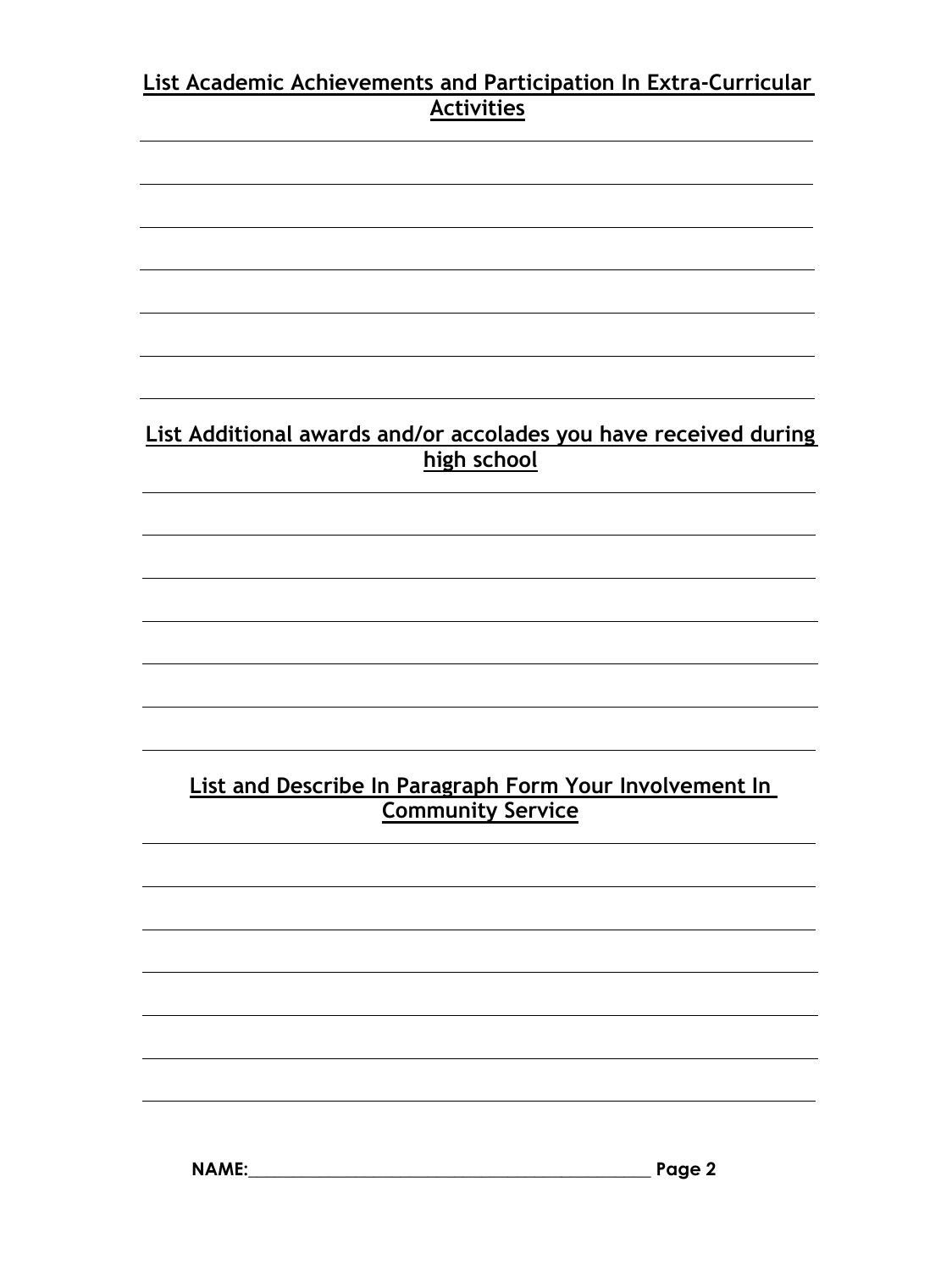### **PLEASE ANSWER THE FOLLOWING ESSAY QUESTION: What is the single most important Issue challenging our community today?**

| ÷, |
|----|
|    |
| ÷, |
|    |
|    |
|    |
|    |
|    |
|    |
| ÷, |
|    |
|    |
|    |
|    |
|    |